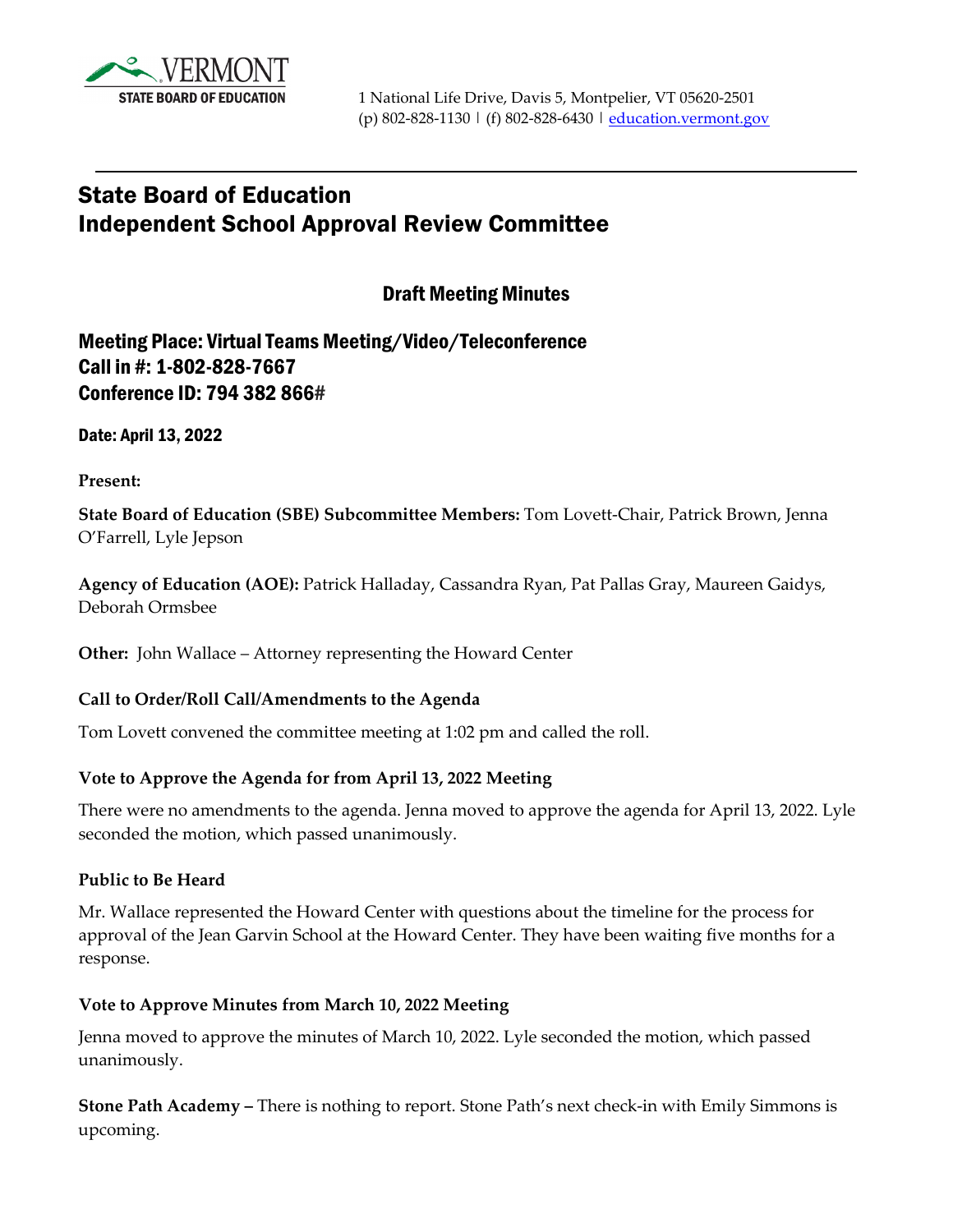# **Updates from AOE Staff: list of schools for desk review (with rationale and assurances draft)**

Tom reported that the assurances document is in draft form and will not be reviewed at the meeting.

Patrick Halladay reported on desk reviews. Staff believe that desk reviews are not currently necessary but would like to retain the option for minor amendments and Kindergarten approvals. Another other category of review would not be subject to a desk review process. On site reviews are preferable. The Howard Center would not fall under a desk review. It includes a special education review as part of the process.

Assurances were discussed. Cassandra explained that they have presented a draft to the legal team and have not yet received approval to release it to schools. The document is intended to be an addendum to the application. The document points out the purpose for reaching out to the schools and references the Rule changes. Once distributed, upon receipt of the assurances from the school, the addendum will be attached to the application. The timeline for completion of the document will be reflective of the Legislative Committee on Administrative Rules (LCAR) Rule change approval. Currently, certification statements within the assurances document include topics relating to the specific rules noted below.

Rule 2226.8

- Non-discrimination Public Accommodations Act
- Fire Codes
- Immunizations

Rule 2225.7

• Health Safety Regulation

# **Communications Plan (to schools)**

Staff have put together a communication plan, which is dependent upon the application status of the school. Patrick shared the plan. As soon as the Rules are approved, staff will reach out to schools.

- 1. Independent schools that have had a renewal or amendment visit/review completed but have not yet been approved by the SBE will be asked to sign the assurances document in advance of SBE approval.
- 2. Independent schools that have submitted an application and have not yet been reviewed, will be asked to sign that they are in compliance with the rule changes. This will be an addendum and no new application is required.
- 3. Those schools that are up for renewal in 2024 will be asked to sign the assurances document and a review will take place in the future to ensure compliance. There would be no addendum with future applications. The requirements will be included within the application itself.

The Jean Garvin School at the Howard Center is currently in category #1 above.

Staff is asked to put together information and communicate to schools so that the schools will know what will be sent to them regarding the assurances.